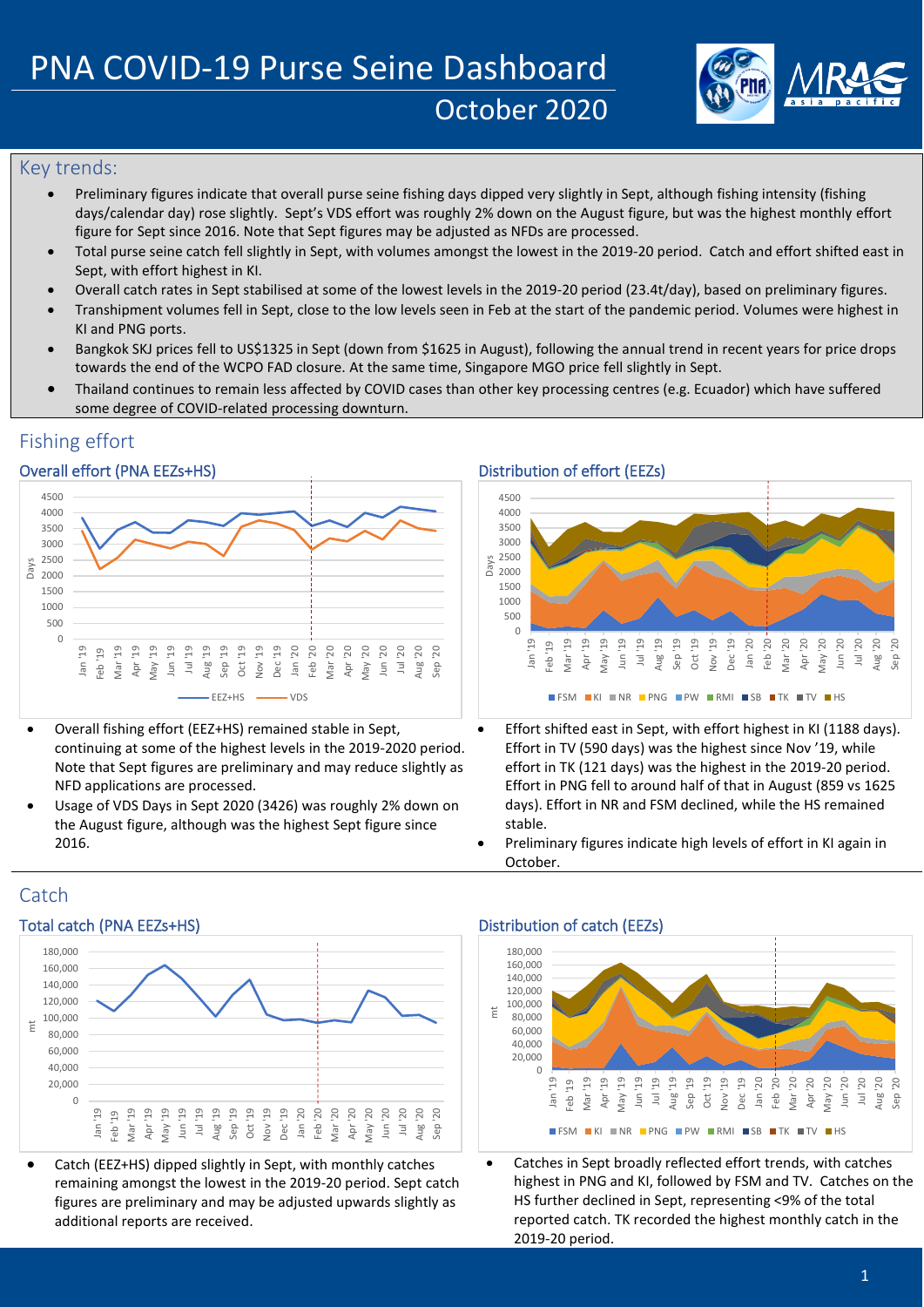# Catch rates



• Overall catch rates declined slightly in Sept (to around 23.4t/day), based on preliminary figures. This may be adjusted slightly as NFDs are processed and additional e-reporting is received.





• SKJ catch rate fell slightly in Sept, to levels only slightly above the period of lowest catch rates in 2019-20 seen between Dec '19 and April '20.

# Transhipment



• Transhipment volumes in PNA ports declined again in Sept, close to the lows recorded in Feb '20at the beginning of the COVID period.

## Overall (PNA EEZs+HS) Catch rate by zone (EEZs)



• Preliminary figures indicate that catch rates rose in NR and TK (and SB, albeit on very small catches), while falling in the HS, TV and KI. Catch rates in the west (PNG/FSM) remained stable.



• Amongst the other purse seine species/size categories, catch rates of large YFT fell in Sept. Catch rates of small YFT and BET remained low in line with the FAD closure.



• Transhipment volumes were highest in KI and PNG ports, despite a decline in PNG ports from August. Volumes were down in FSM and RMI, but rose in TV.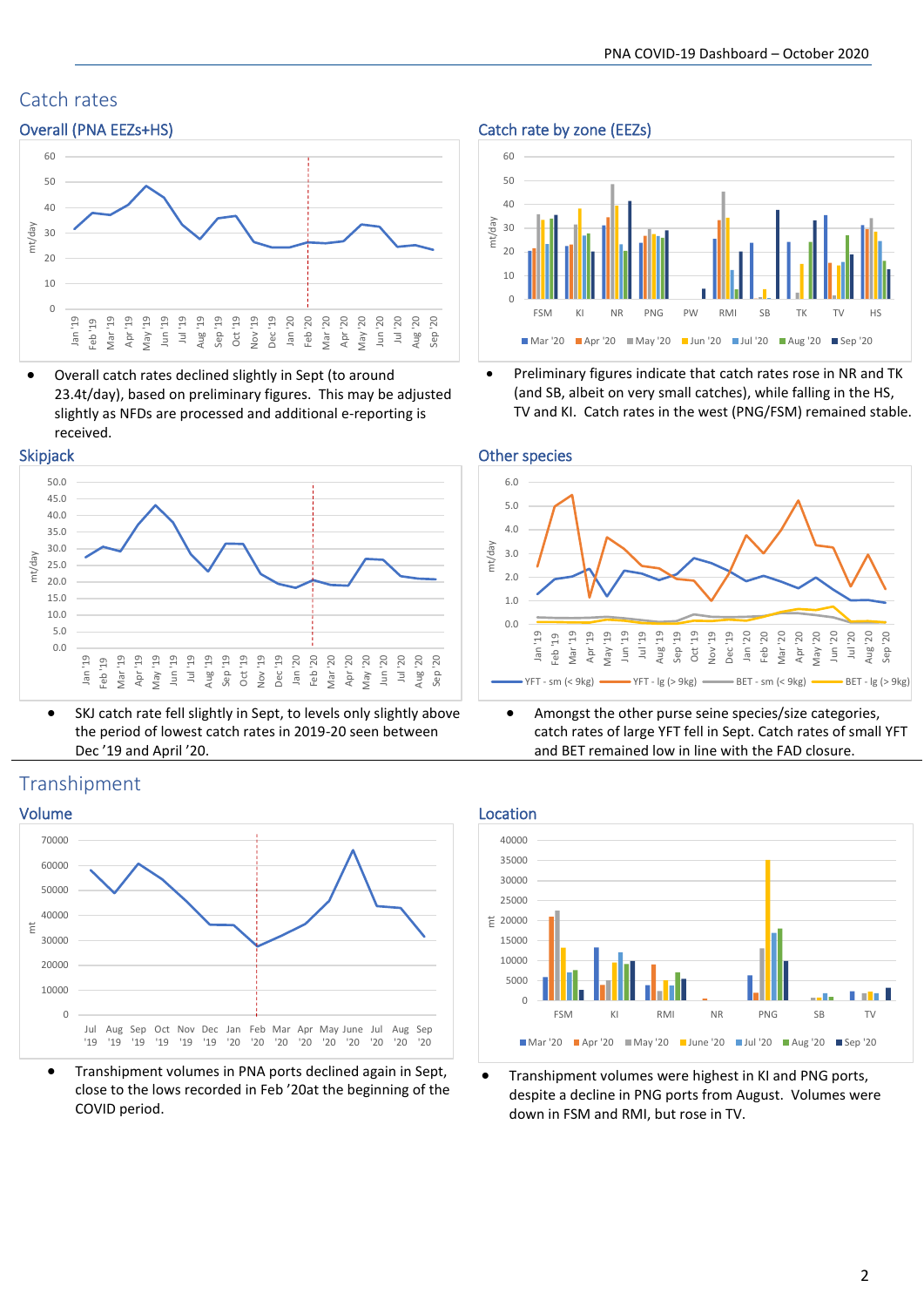# Prices



### [https://investor.thaiunion.com/raw\\_material.html](https://investor.thaiunion.com/raw_material.html)

• Bangkok SKJ prices declined from US\$1,625 in August to \$1,325 in Sept, consistent with recent annual cycles which have seen prices drop at the end of the WCPO FAD closure.



BKK SKJ prices remain high relative to Singapore MGO price, largely driven by a continuation of historically low fuel prices. However, the differential decreased in Sept, driven by a reduction in SKJ price. All other things being equal, this should see vessel margins tighten, although actual results will be influenced by a range of factors including catch rates, species composition, fish size and others.

# COVID-19 in processing countries



### <https://ourworldindata.org/covid-cases>

Thailand continues to fare comparatively better than other key processing centres including Ecuador and the Philippines in terms of confirmed COVID-19 cases.





#### <https://shipandbunker.com/prices/apac/sea/sg-sin-singapore#MGO>

• Singapore MGO price dipped slightly in Sept, averaging US\$353 and still well below pre-COVID levels. As of October 16<sup>th</sup> 2020, price remained relatively stable at US\$357.50/mt.

### BKK SKJ Price vs Fuel price Price Price differential (BKK SKJ – Fuel)



The price differential between BKK SKJ price and Singapore MGO price decreased from \$1238 in Aug to \$972 in Sept, largely driven by the reduction in SKJ price. The Sept figure remains above the average 10 year price difference of \$850.

### Total cases Daily confirmed cases



### <https://ourworldindata.org/covid-cases>

• Industry sources indicate that processing in Thailand has been relatively unaffected to date by COVID impacts, unlike other centres (e.g. Ecuador, Ghana, Spain) which have suffered processing cuts and stoppages.